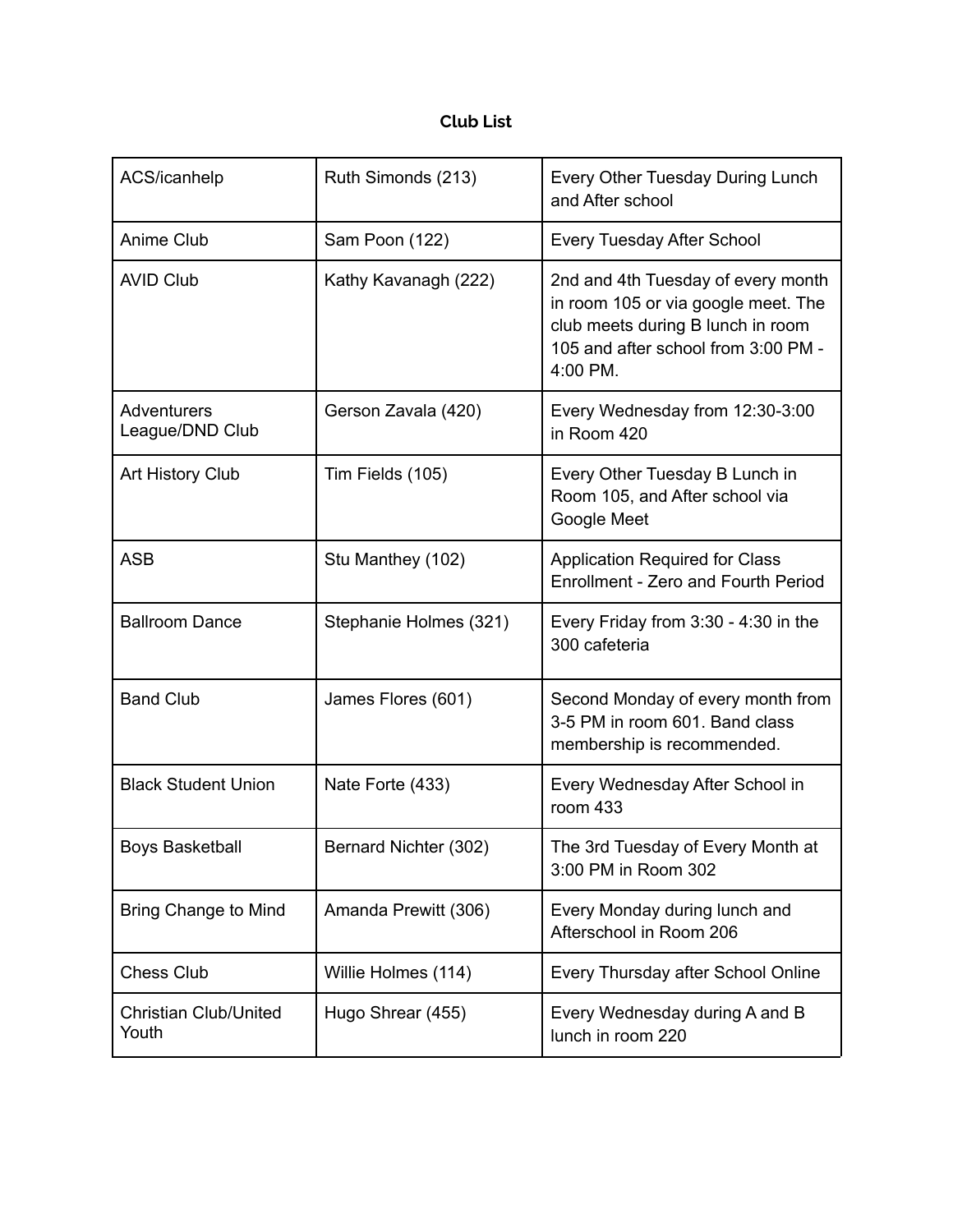| Class of 2022                | Ruth Simonds (213)                                | Membership is dependent on<br>enrollment in the QHHS ASB Class                                                                                                               |
|------------------------------|---------------------------------------------------|------------------------------------------------------------------------------------------------------------------------------------------------------------------------------|
| Class of 2023                | Tawney Estrada (217)                              | Membership is dependent on<br>enrollment in the QHHS ASB Class                                                                                                               |
| Class of 2024                | Nate Forte (433)                                  | Membership is dependent on<br>enrollment in the QHHS ASB Class                                                                                                               |
| Class of 2025                | Stu Manthey (102)                                 | Membership is dependent on<br>enrollment in the QHHS ASB Class                                                                                                               |
| <b>CSF</b>                   | Jordan Jension (313)                              | First or Second Monday of Every<br>Month in Room 313 during B lunch<br>(A lunch TBD) - Application required<br>for graduation distinction each<br>semester.                  |
| Debate Club                  | Leigh Martinez (304)                              | TBD - Talk to Advisor                                                                                                                                                        |
| <b>Dodgeball Starfinders</b> | Nathaniel Forte (433)                             | 3:15-5:15 PM outside of room 433                                                                                                                                             |
| Diversify our Narrative      | David Butzke (443)                                | Every Friday at 3:00 PM in room 443                                                                                                                                          |
| <b>Feminist Association</b>  | Carmen Wisdom (206)                               | Every Tuesday after school in room<br>306                                                                                                                                    |
| Film Club                    | <b>Chris Hall and Richard</b><br>Rosenblatt (404) | Wednesday's during 2nd period<br>(class membership of the QHTV<br>advanced class is a co-requisite for<br>club membership)                                                   |
| <b>FRC Robotics</b>          | Nathaniel Bell (400)                              | <b>First Semester: Mondays and</b><br>Fridays, 3:00 PM - 6:00 PM in room<br>445<br>Second Semester: Mondays,<br>Tuesdays, Thursdays, Fridays, 3:00<br>PM - 9:00 PM On-Season |
| <b>French Club</b>           | Hortense Yomba (123)                              | TBD - Talk to Advisor                                                                                                                                                        |
| <b>Gay Straight Alliance</b> | James Trumps (410)                                | Every other Wednesday at 12:20 PM<br>in room 410                                                                                                                             |
| <b>Girls Basketball</b>      | Dean Miller (454)                                 | Member of Girl's Basketball Team<br>Required for Membership                                                                                                                  |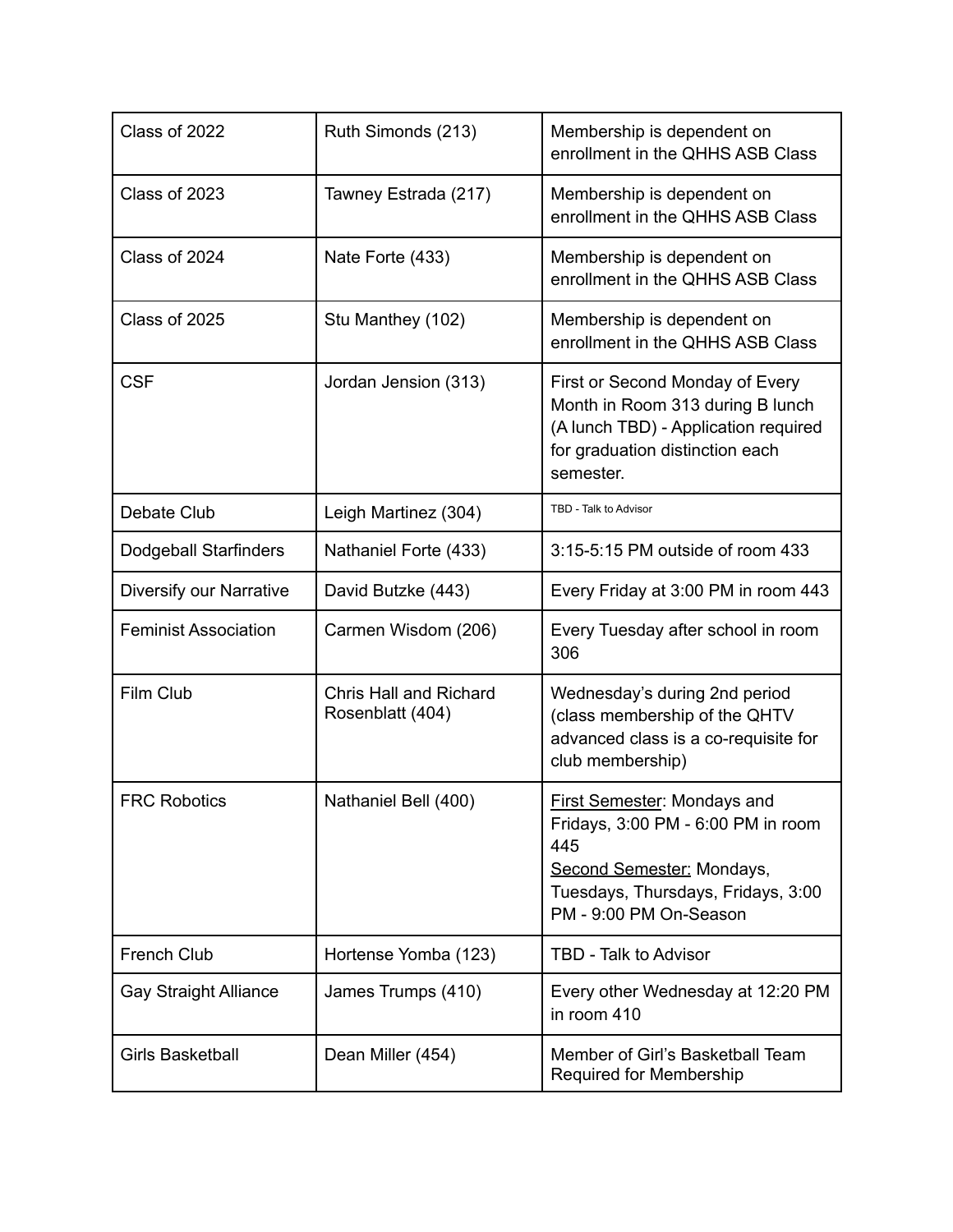| <b>Hip Hop</b>                                 | Gerson Zavala (420)    | Every Tuesday from 3:00 PM - 5:00<br>PM in the 200 cafeteria             |
|------------------------------------------------|------------------------|--------------------------------------------------------------------------|
| <b>Homeless Solution</b>                       | Mary Kaveney (309)     | Every other Wednesday in room 304<br>at 12:25                            |
| International<br><b>Baccalaureate</b>          | Jeff Cassidy (V1)      | Every other Friday during B lunch.                                       |
| Key Club                                       | Leonard Katz (V13)     | Every other Monday at 3:15 in room<br>V <sub>13</sub>                    |
| <b>Kindness Club</b>                           | Jennifer McElroy (307) | Every Tuesday from 3:10-4:30 in the<br>300 Quad                          |
| <b>Mock Trial Club</b>                         | Carman Wisdom (206)    | Every Tuesday & Thursday at 5:00<br>PM in the Library                    |
| <b>Model United Nations</b>                    | Steven Reti (V15)      | Every Friday from 3:00-4:00 in room<br>V <sub>15</sub>                   |
| <b>Multicultural Club</b>                      | Jeff Cassidy (V1)      | Every Wednesday During B Lunch<br>(room v1) and after school (online)    |
| <b>National Honor Society</b><br>(NHS)         | Leonard Katz (V13)     | Every Friday after school in Room<br>V13                                 |
| <b>Perfect Pals</b>                            | Amanda Prewitt (306)   | Every Thursday during B lunch and<br>After School in Room 306            |
| Percussion                                     | James Flores (601)     | Every other Wednesday at 12:30 PM                                        |
| <b>Political Leaders of</b><br>Tomorrow (PLoT) | Steven Reti (V15)      | Every Tuesday after school in room<br>V15                                |
| <b>Quartz Guild Theater</b>                    | Anthony Moore (401)    | Every Monday, Wednesday, and<br>Thursday from 3:00-4:00 PM in<br>room401 |
| <b>Rock Band</b>                               | Jeff Cassidy (V1)      | TBD - Talk to Advisor                                                    |
| <b>Royal Gamers</b><br>Association             | Tim Fields (105)       | Wednesdays at 3:30 via Google<br>Meet                                    |
| Science Olympiad                               | Brent Kerns (402)      | September and October: Every<br>Tuesday, 3-4 PM                          |